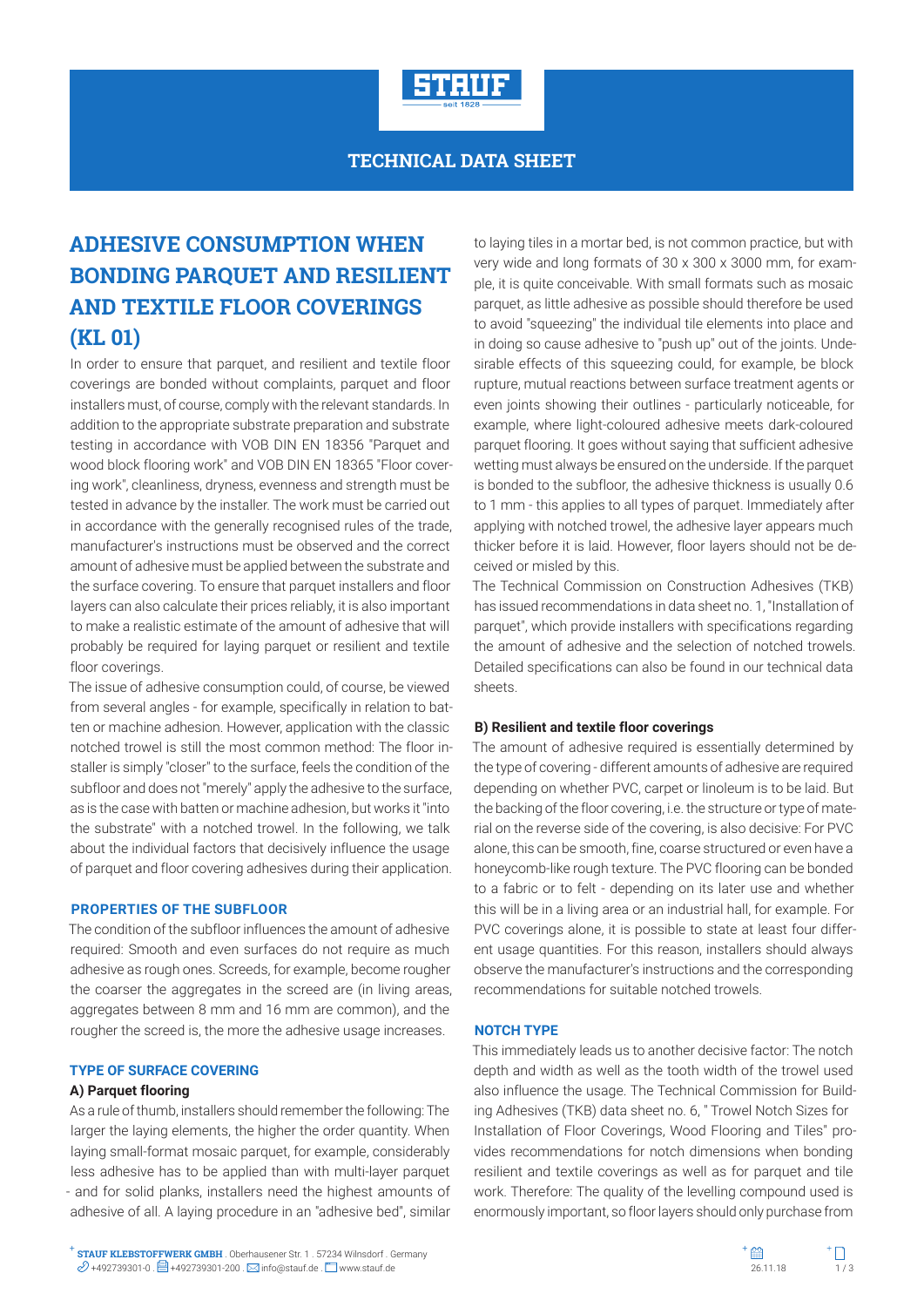

## **TECHNICAL DATA SHEET**

reputable and above all reliable manufacturers. Trowel notches with inaccurate dimensions may apply up to 20 percent more or less adhesive than desired - in the worst case, this can lead to complaints during and after bonding the covering.

STAUF also offers special notch sizes: For laying solid planks, for example, a higher notch depth is recommended for some notch spacings (STAUF No. 14). This leads to a high adhesive ridge and thus to a higher and better wetting of the reverse side of the surface covering. Special notch sizes are also required when applying adhesive (STAUF SMP 950 and SPU 570) as a vapour barrier (STAUF No. 12).

#### **TYPE OF ADHESIVE**

The type of adhesive used also determines the quantity required. Dispersion adhesives in which the adhesive is dispersed in water can cause the parquet to swell if too much is applied. Small quantities are recommended in this case, and preferably only small-format parquet should be laid with dispersion adhesives. A general rule of thumb for all types of adhesives is:

#### **"As much adhesive as necessary, but as little as possible."**

In the case of full-surface bonding, the adhesive belongs between the screed and the covering, irrespective of the surface covering. The surfaces, joints and flanks of the installation elements are absolutely prohibited.

## **SPECIFICATIONS OF SURFACE COVERING MANUFACTURERS AND STAUF**

The parquet and floor covering manufacturers and STAUF specify exactly which adhesive should be used for what product, how it should be used and in what quantity. Corresponding information can be found on the containers and in technical data sheets.

#### **DENSITY AND USAGE**

An often neglected, but decisive factor in the calculation of the adhesive quantity is the density of the adhesive: This is calculated by determining the ratio of mass to volume (mass divided by volume). The result gives the weight of material per unit of volume, for example, one gram per cubic centimetre or, more easy to visualise, one kilogram per litre. As an example: Balsa wood is a very lightweight type of wood - when stuntmen throw chairs during a fight in a film for example, they often use the wood of this tropical tree. The special furniture breaks easily without causing any harm because it is very lightweight and has a low density. Balsa wood has a density of just 0.15 g/cm<sup>3</sup>, whereas oak has a significantly higher density of 0.8 g/cm<sup>3</sup>. You therefore need a greater amount of balsa wood to reach one gram in weight. This means that a higher volume is required.

STAUF parquet adhesives have densities ranging from 1.3 g/

cm<sup>3</sup> to 1.9 g/cm<sup>3</sup> - STAUF wood block adhesive HPK has a density of approx. 1.1 g/cm<sup>3</sup>, while the density of dispersion flooring adhesives ranges from 1.1 to 1.4 g/cm<sup>3</sup>. These differences sometimes result in a range of up to 40 percent higher usage. The comparison between water and mercury is also helpful here. Water has a density of 1.0  $q/cm<sup>3</sup>$ , while mercury has a density of 13.4 g/m<sup>3</sup>. If you compare the filling level of both liquids in glass containers of the same height, the level of mercury is approximately 13 times lower. If both liquids are poured out, water can be applied to a much larger surface than mercury since it has a greater volume, which is the decisive factor when it comes to applying liquids to a surface.

## **WHY IS THE CORRECT QUANTITY OF ADHESIVE SO IMPOR-TANT?**

The aim is always to obtain full-surface bonding of floorings and coverings. Particularly with parquet flooring or large formats, 100 percent wetting of the surface is desirable, but often difficult to achieve on construction sites in practice: Surface evenness tolerances according to DIN 18202 in combination with rigid top coverings make this almost impossible. Tolerable height differences can be so large that full wetting, especially with large-format elements, can almost be ruled out. In the case of flexible materials, i.e. resilient and textile coverings, 100 percent wetting is a prerequisite, however, for faultless bonding. Due to the elasticity or flexibility of the surface covering, full-surface bonding is easier to achieve: Unevenness is virtually transferred to the surface covering. Even flatness tolerances according to DIN 18202 do not usually pose a problem - quite apart from the fact that the installer carrying out the work may then encounter problems during acceptance testing.

Parquet and floor layers achieve the fullest possible bonding of the surface above all by preparing the subfloor in a separately invoiced step. For resilient and textile coverings, it is a matter of course, and is almost always a prerequisite, that the surface is levelled with self-levelling compounds such as STAUF GS or STAUF XP 10. In the case of parquet flooring, especially involving large-format elements, it is also advisable to use levelling compounds such as STAUF XP 40 or STAUF XP 20.

#### **PRACTICAL TIPS AT A GLANCE**

- 1. Buy notched trowels or notched blades from reliable partners with consistent quality.
- 2. Comply with the recommendations of the parquet and floor covering manufacturer and STAUF. If there are differences between the recommendations, contact the technical departments and clarify any unclear issues.